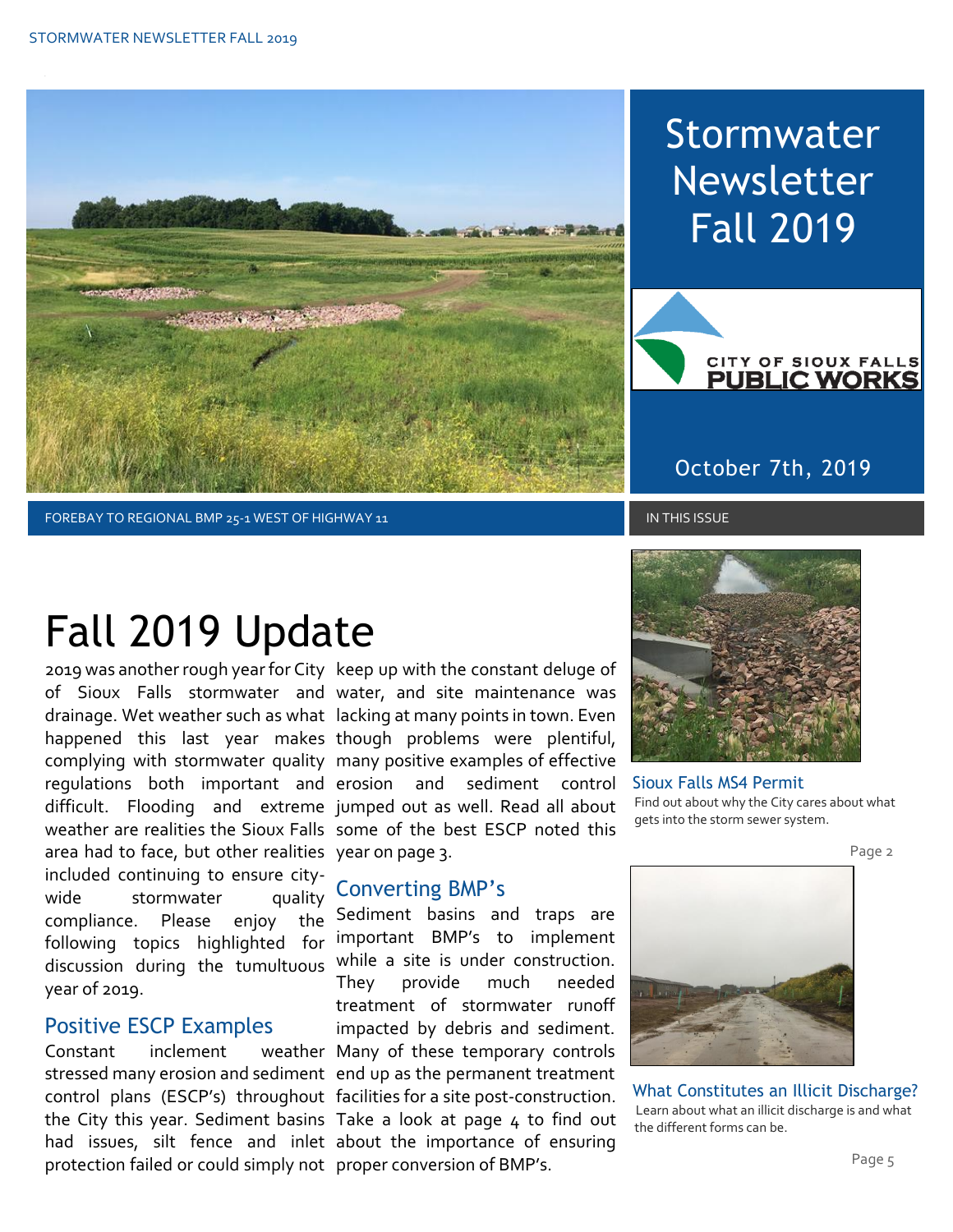

Many instances transpire throughout the City of Sioux Falls in which the City must intervene to ensure some person or persons are following the City's stormwater rules and policy. But why is the City doing this in the first place and why is it important? The City of Sioux Falls is one of the many cities throughout the United States that operates under a Municipal Separate Storm Sewer (MS4) Discharge Permit. Sioux Falls was large enough in the late 1990's to be in the first round of regulation doled out by the Environmental Protection Agency (EPA). The City has been permitted to discharge to the Big Sioux River via its MS4 since November 1, 1999. Every City Code and policy regarding stormwater quality and, to a degree, quantity can be tied back to the MS4 Permit. For the City of Sioux Falls to be compliant with its permit a report must be sent to the State of South Dakota DENR every year to prove it is actively undertaking programs such as a public education program, a commercial and residential management program, an illicit discharge program, an industrial facilities program, a municipal facilities runoff control program (MFRCP), and lastly a construction site program.

Not all of the programs cause activity by the City that is easily recognized by the public, but one program causes City staff to be very visible. The construction site program within the MS4 permit mandates the City to regulate construction site stormwater. This necessitates policies the City must enact to stay compliant with the permit. Chapter 11 and 12 of the Engineering Design Standards for the City are used to dictate stormwater policy to parties interested in building within Sioux Falls. The intent is to show the contractors responsible for construction sites what must be done by them to protect the City's MS4. Regulating the treatment of stormwater leaving a construction site before it reaches City drainage is the most effective way for the City of Sioux Falls or any other municipality to prove to regulatory authorities they are doing as much as practically possible to reduce pollution loading on the nearby Water of the United States, in this case the Big Sioux River.

City inspectors, analysts, and engineers check sites to ensure compliance. Compliance can be as simple as placing the commonly seen black silt fence along the edge of a property. Every project within the City is different so not every site can implement silt fence to be compliant. There are many layers to a proper Stormwater Pollution Prevention Plan (SWPPP) which is always required for a construction site within City limits. Contractors and owners must implement controls such as silt fence and sediment basins, but they also need to apply ground cover as soon as an area will no longer be worked on. So, the next time someone asks why the City seems so interested in what is getting into the street and down the drain take the time to educate him or her on the complexities of the MS4 Permit.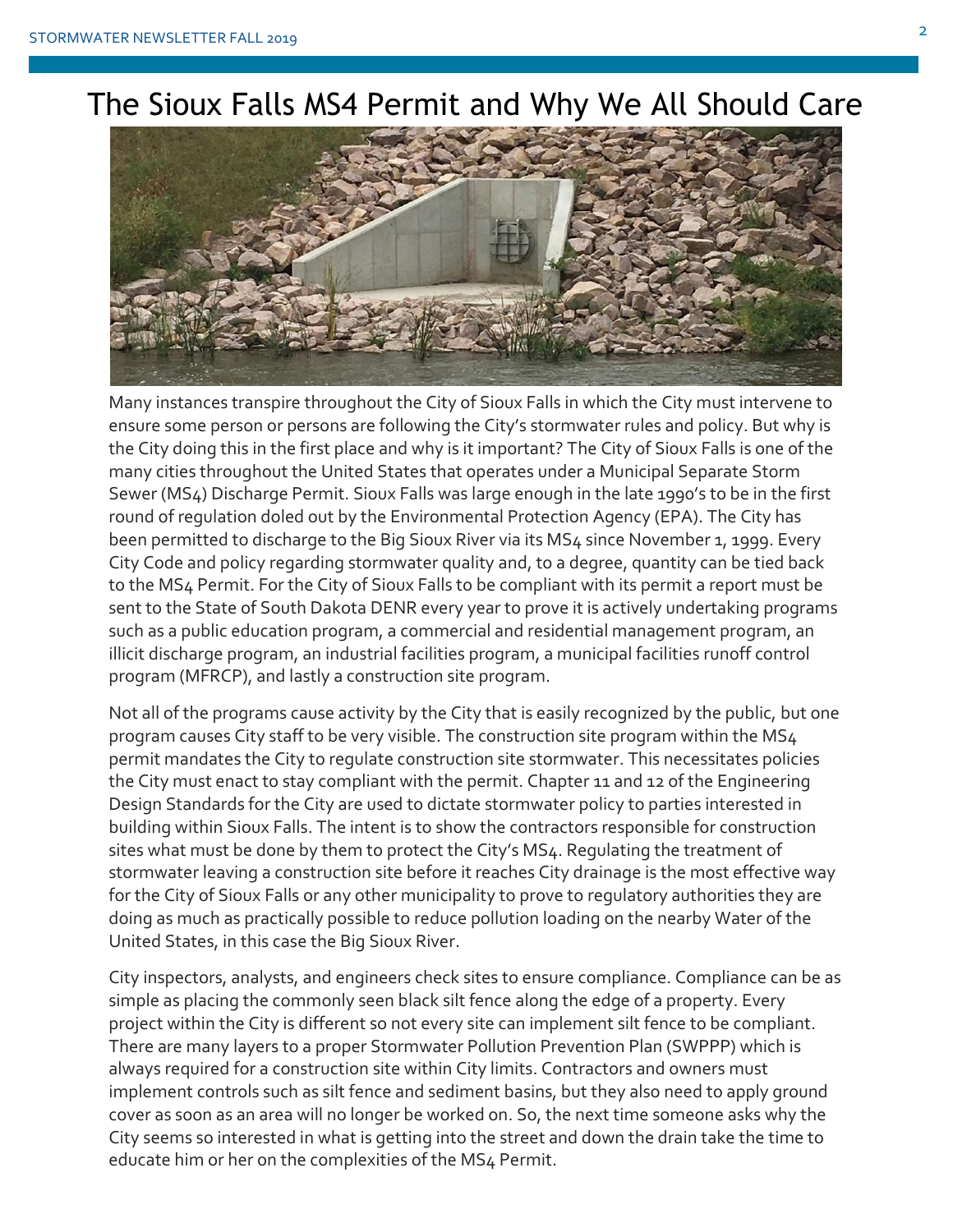### Good Erosion Control and Stormwater Quality Examples around Sioux Falls

**Citi Bank Site South Corporate Place**



One of the three sediment basins at this site is pictured to show ideal stabilization of a basin and the slopes surrounding it. Proper hydromulch application and turf reinforcement has been utilized throughout.





Silt fence and sediment traps in sequence were utilized at this site. One trap upstream of the pictured area helps lessen the load on the far trap and properly installed silt fence.



Two building sites on W  $54<sup>th</sup>$  ST N shared a well-built sediment basin. The picture shows how effectively a well-built sediment basin holds back sediment and other particulates during a storm event.

**Beadle and Cherry Rock Park Bike Trail**



Drill lines in the left photo will provide good roughness to impede erosion while the proper hydromulch thickness was applied. The steeper slope to the right was covered with a woven blanket to provide good slope protection and integrity while vegetation works to take hold.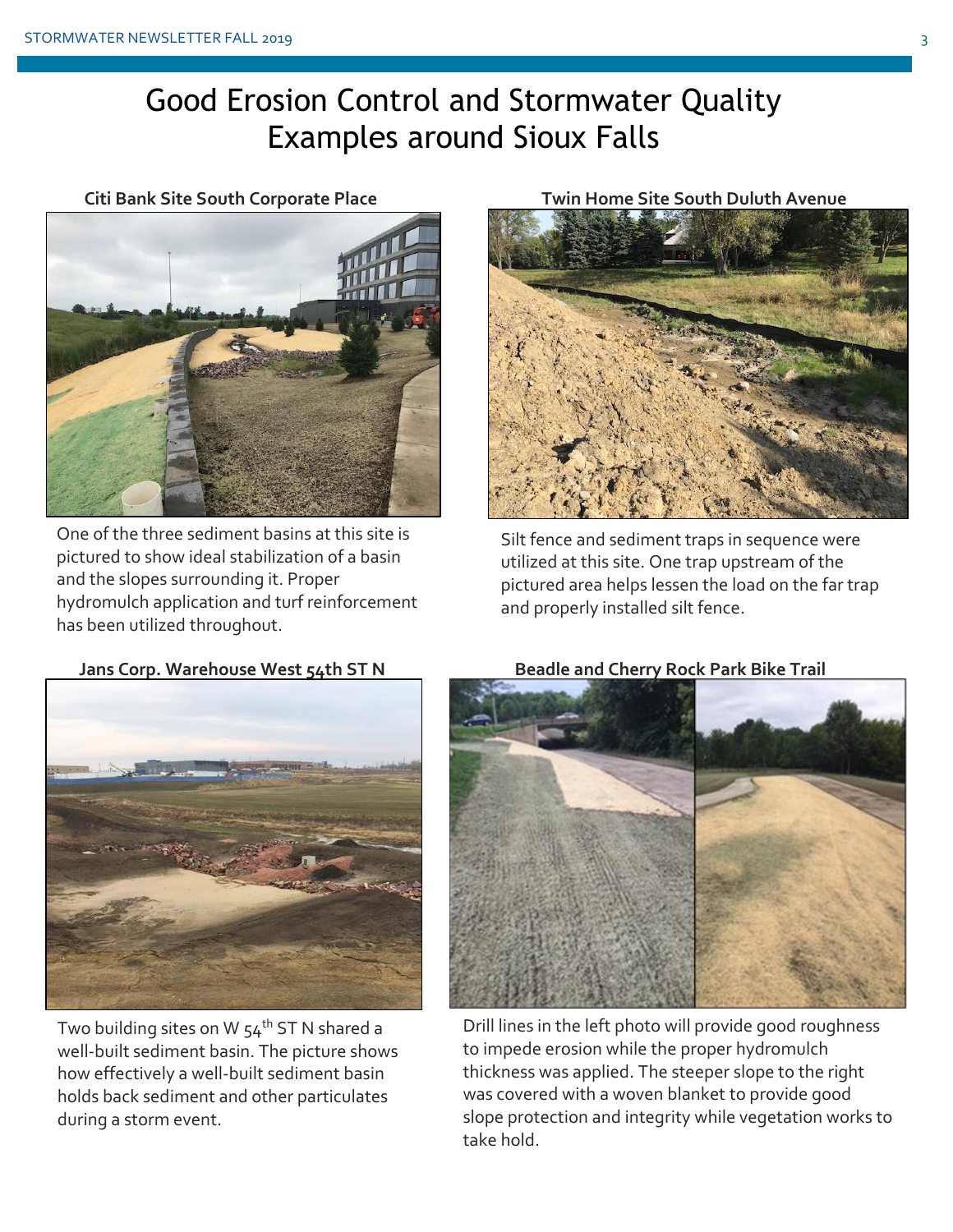#### What Constitutes an Illicit Discharge?

An illicit discharge is described in Chapter 53.015(b) of the Sioux Falls Code of Ordinances as such, "It shall be unlawful to discharge to any natural outlet within the city or in any area under the jurisdiction of the city any wastewater or other polluted waters, except where suitable treatment has been provided in accordance with this subchapter, or permitted by the DENR or EPA." Chapter 53 defines a natural outlet as "Any outlet, including storm sewers and combined sewer overflows, into a watercourse, pond, ditch, lake or other body of surface water or groundwater." Because of these definitions, the City of Sioux Falls must regulate what enters the storm system. Debris, sediment, chemicals, or bacterial wastes such as animal feces are subject to the *polluted waters* portion of the illicit discharge definition. This means any dumping of chemicals, for example paint, down the storm sewer can be enforced as an illicit discharge. Also, any pumped water entering the street or storm system with excessive amounts of sediment is considered an illicit discharge. Examples such as the last two are straight forward, but there are also other common examples of illicit discharge which are overlooked.

Easily overlooked illicit discharges can include failing to install silt fence along a ditch and allowing polluted runoff to flow directly into said ditch. Another example is tracking mud onto a street with unprotected storm sewer inlets. The tracking turns into an illicit discharge if a rain event occurs and no cleanup of the street has been accomplished. To sum everything up, if no controls are present and polluted water is noted entering the City's MS4 in any way, enforcement action can be initiated for an illicit discharge. In order to ensure avoidance of an illicit discharge, please take the appropriate first steps. For example, contact the Environmental Department at 367-8276 if you are unsure of the nature of the discharge that is planned, or make sure to get the necessary permits from the South Dakota DENR before starting any projects.

### Recent SWPPP Standard Plate Updates

Contractors, developers, and engineers are reminded the standard plates 734.02 (Vehicle Tracking Control), 734.31 (Filter Strip), and 734.08 (ESC Narrative) have been updated along with updates to Chapter 12 of the Engineering Design Standards (EDS). One item of particular interest is the new inspection requirement. Now responsible parties may inspect once per week or once every two weeks. If the two week schedule is implemented the site must also be inspected after every  $1/4''$ rainfall. You will also notice all Engineering standard plates have an updated appearance. Please ensure to download the most current version of standard plates from the City website and refresh on Chapter 12 of the EDS. If you have any questions, please contact City Engineering at 367-8601.



\*Rock shall be underlain with SDDOT Section 831 Type B Drainage Fabric or Non-woven Separator Fabric.